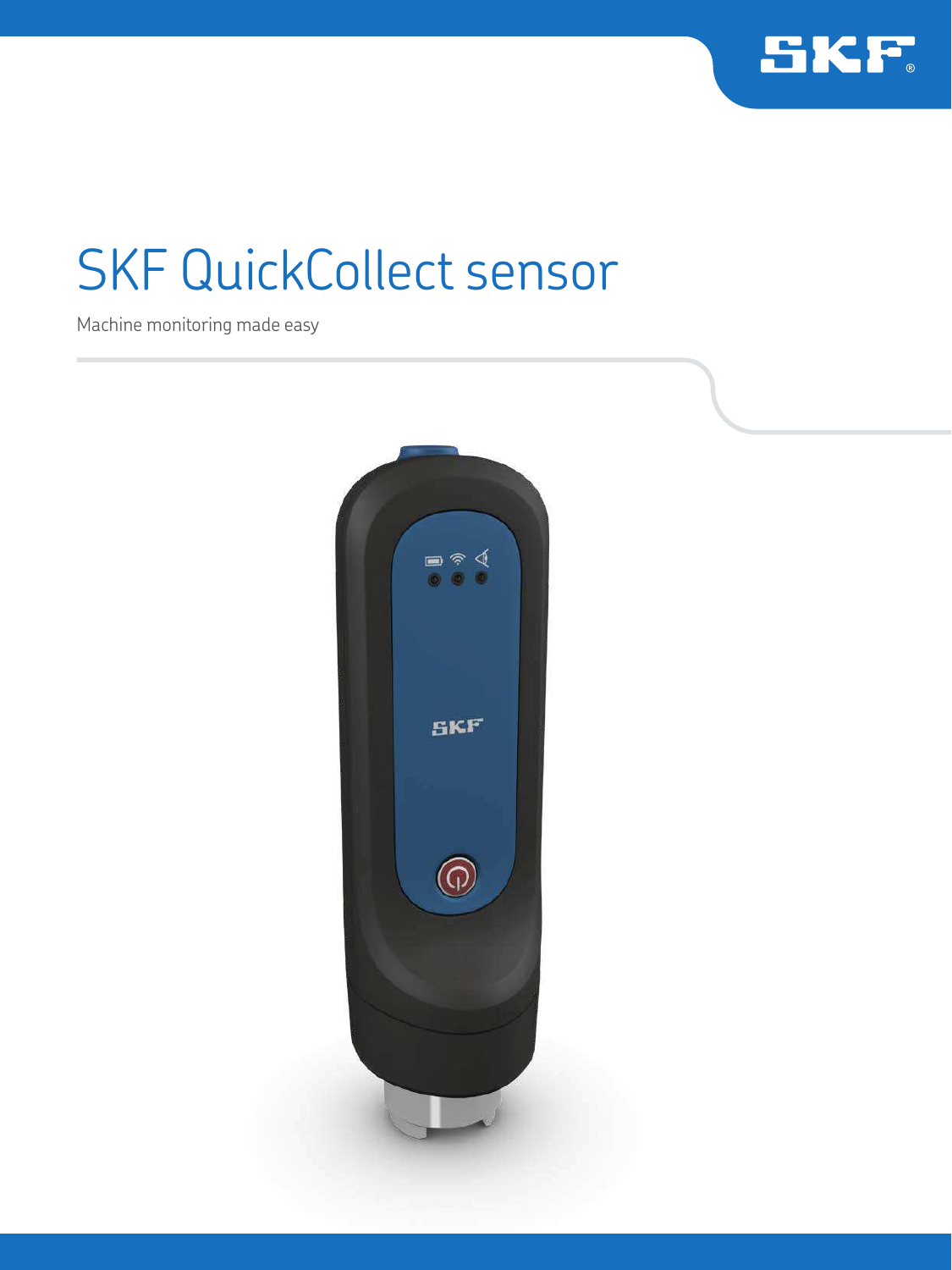# SKF QuickCollect sensor

**The SKF QuickCollect sensor is an easy to use bluetooth enabled handheld sensor that connects to iOS and Android apps on your tablet, smart phone or smart watch (iOS only). Combining vibration and temperature sensing, overall data can be viewed on the spot in real time or pushed to the cloud for future analysis.**

This SKF QuickCollect sensor is ideal for service, reliability, operations, or maintenance personnel as part of a walk around data collection program.

#### **Features**

- Velocity, acceleration enveloping, and temperature measurements
- Bluetooth communication with tablets, smart phones, smart watches
- Easy to use sensor and apps
- Easy to understand indications of machine condition
- Rugged industrial design Drop test 1,8 m (*6 ft.*), water and dust resistant (IP65)
- Rechargeable lithium battery (8 hours normal usage)
- Option to connect, store and share data on the Cloud
- Option to connect directly to SKF Remote Diagnostic Services
- Apps for both iOS and Android devices

#### **Beneits**

- Gets you started quickly
- Can be used with minimum training and experience
- Identify developing rotating machinery issues before they become problems
- Connect directly to expert advice when you need it
- Expand functionality via apps to grow and compliment your existing maintenance program

#### **Controls and indicators**



- **1.** Power button –
- Powers the sensor on and off. **2.** Battery LED – (Green, Red)
- Indicates status of battery charge **3.** Communication LED – (Green, Red)
- Indicates whether the sensor is connected to an app. Also indicates when firmware updates are in progress.
- **4.** All purpose check LED (Green, Red, Amber) Indicates error conditions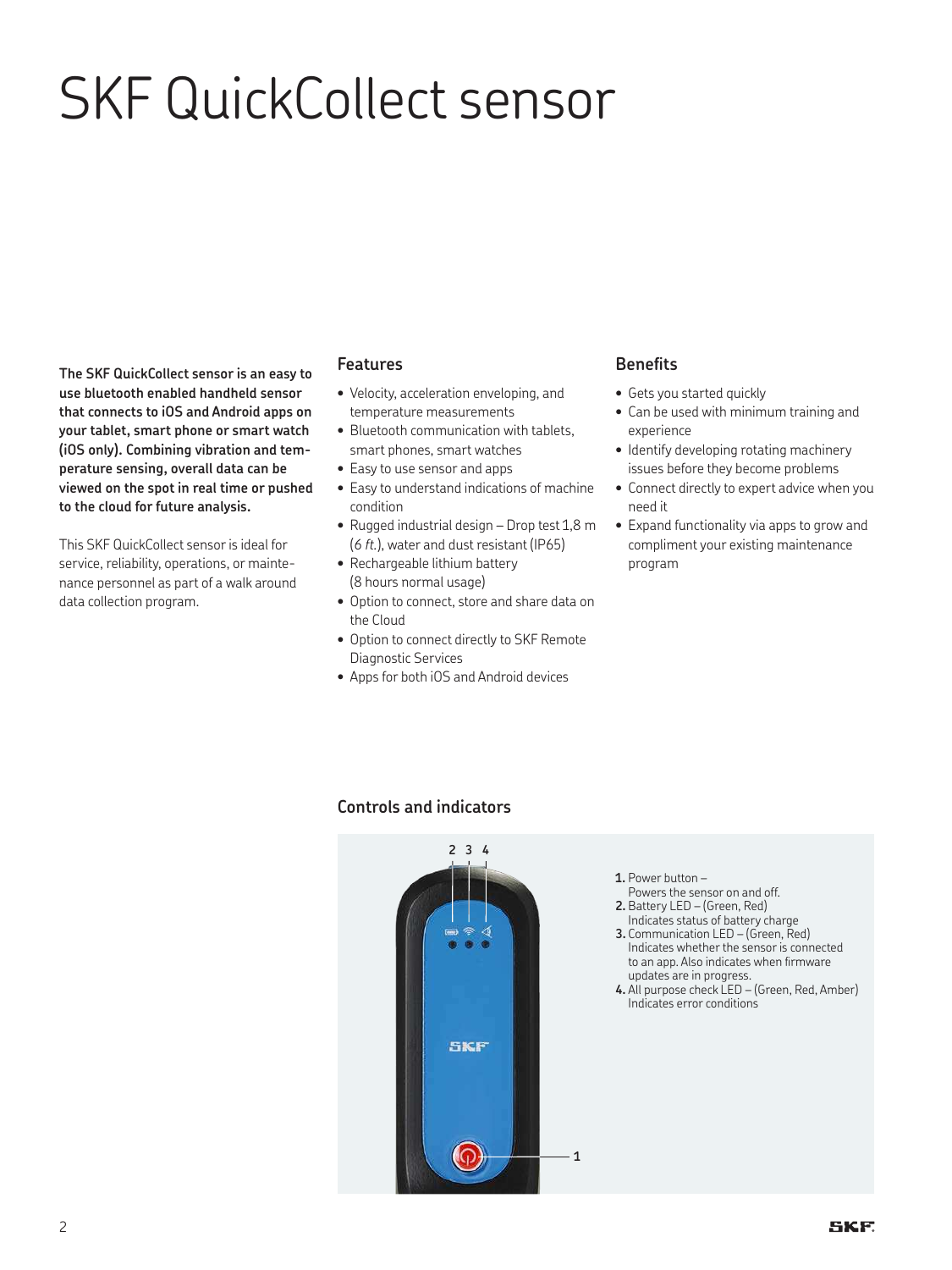#### **Measurement displays**

Measurements taken by the sensor are shown on your mobile device, which displays velocity, enveloped acceleration and temperature as shown below:

Each reading displays a current overall measurement, including alarm status, minimum and maximum values, and alert and danger thresholds.



#### **SKF Enlight ProCollect System**

The SKF QuickCollect sensor can be used with the SKF QuickCollect app or SKF Pro-Collect app which provides additional functionality, including the ability to store and share data via the SKF cloud, and to directly access SKF Remote Diagnostic Services.

### SKF Enlight ProCollect

SKF diagnostic experts